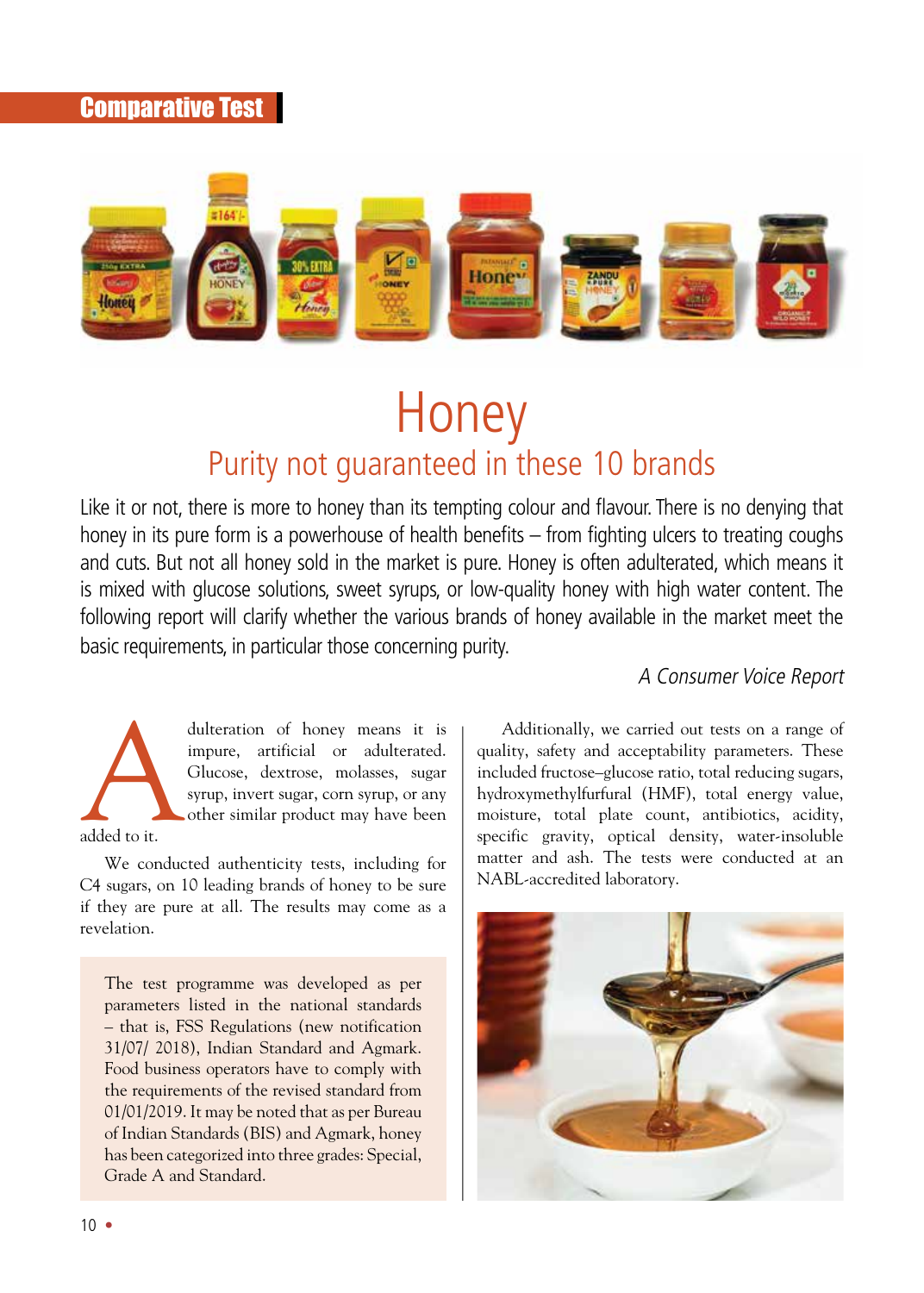| <sub>S1</sub><br>No. | <b>Brand</b>        | MRP (Rs)                    | Net Weight<br>(g <sub>m</sub> ) | Price per<br>$100 \text{ gm}$ (Rs) | Best before<br>(months) | Manufactured/Marketed<br>by                 |
|----------------------|---------------------|-----------------------------|---------------------------------|------------------------------------|-------------------------|---------------------------------------------|
| $\mathbf{1}$         | 24 Mantra           | 130                         | 250                             | 52                                 | 12                      | Sresta Natural<br>Bioproducts Pvt. Ltd      |
| $\mathcal{L}$        | Dabur               | 122                         | $250$ gm $(75)$ gm<br>free)     | 38                                 | 18                      | Dabur India Ltd                             |
| 3                    | Fresh & Pure        | 149                         | 500 gm                          | 30                                 | 18                      | Future Consumer Ltd                         |
| $\overline{4}$       | Hitkary             | 111                         | 250 gm (250 gm<br>extra free)   | 44                                 | 18                      | Hitkary Pharmacy India<br>Pvt. Ltd          |
| 5 <sup>5</sup>       | Khadi<br>(Agmarked) | 140                         | 250                             | 56                                 | 18                      | Paras Dukh Bhanjan                          |
| 6                    | Himalaya            | 115                         | $225$ gm (buy 1,<br>get 1 free) | 51                                 | 24                      | Apis India Pvt. Ltd                         |
| $\overline{7}$       | Reliance            | 199 (offer<br>price $164$ ) | 500                             | 40                                 | 24                      | Reliance Retail Ltd                         |
| 8                    | Patanjali           | 135                         | 500                             | 27                                 | 12                      | Patanjali Ayurved Ltd                       |
| 9                    | Zandu               | 165                         | 250                             | 66                                 | 18                      | Kejriwal Bee Care Pvt.<br>Ltd               |
| 10                   | Baidyanath          | 201                         | 500                             | 40                                 | 18                      | Shree Baidyanath<br>Ayurved Bhawan Pvt. Ltd |

#### **BRANDS TESTED**

### **Key Findings**

- Except Zandu, none of the tested brands of honey conform to C4 sugars requirement.
- None of the brands, including Zandu, conform to the other test parameters for purity and authenticity as per requirements of new notification by FSSAI.
- None of the brands is pure honey.

As per the World Health Organization (WHO) Codex Alimentarius (CA) for honey, "Honey is the natural sweet substance produced by honeybees from the nectar of plants or from secretions of living parts of plants or excretions of plant-sucking insects on the living parts of plants, which the bees collect, transform by combining with specific substances of their own, deposit, dehydrate, store and leave in honeycombs to ripen and mature."



Honey is comprised of 17%–20% water, 76%–80% glucose, and fructose, pollen, wax and mineral salts. Its composition and colour are dependent upon the type of flower that supplies the nectar.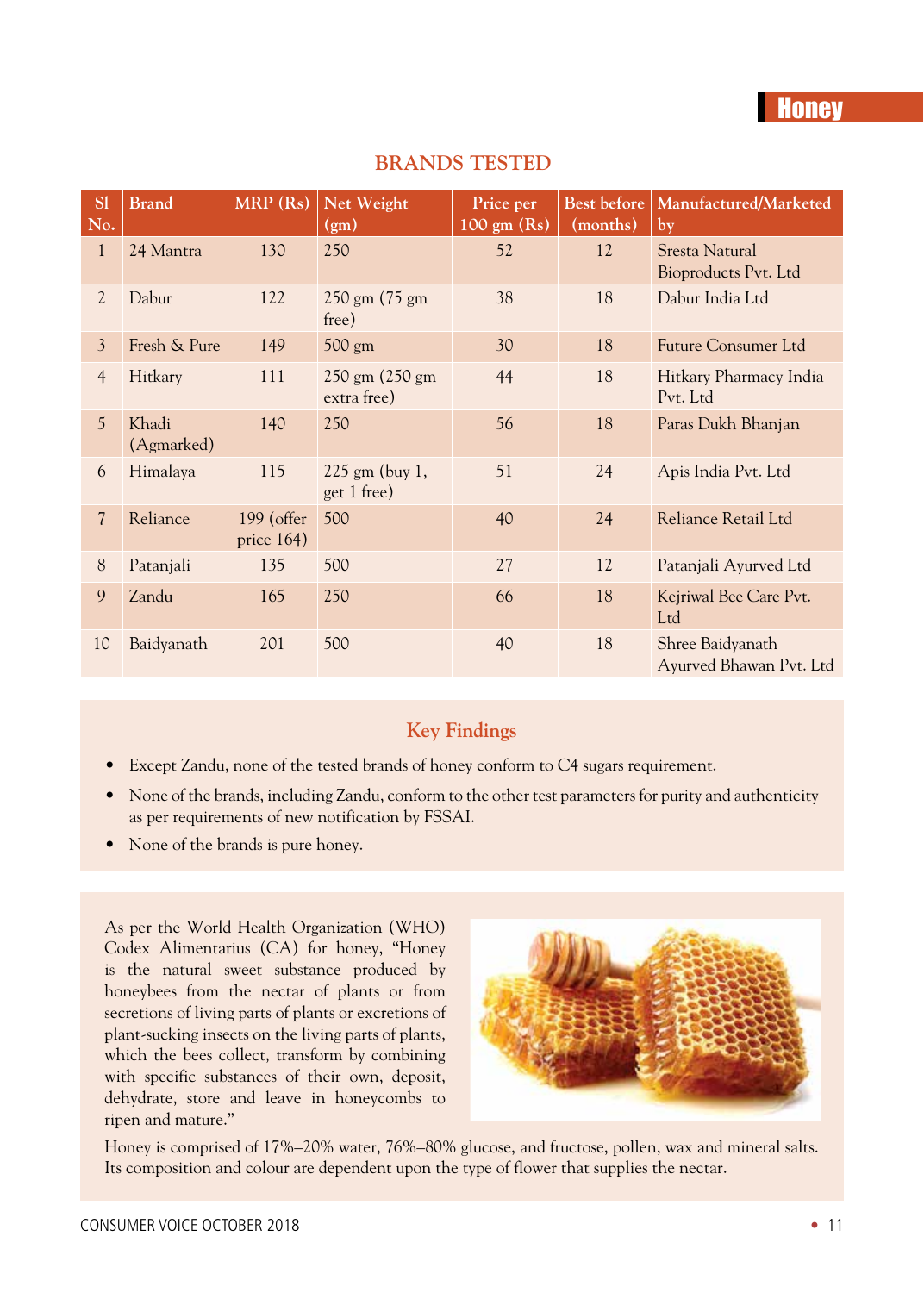# **TEST RESULTS FOR AUTHENTICITY OF HONEY**

Cheapest commercially available sugar produced from cane sugar, high-fructose corn syrups, and potato syrups are among the most commonly used sweet syrups in honey. This is a serious economic and regulatory problem. As usual, the losers are the consumers. Sugar cane and maize/corn are tropical plants and they produce sugars via a slightly different biochemical pathway than that used by nectarbearing plants.

FSSAI vide their notification dated 31/07/2018 has stated that "honey sold as such shall not have added to it any food ingredient, including food additives, nor

| Parameter                                          | Requirements                         |
|----------------------------------------------------|--------------------------------------|
| C4 sugars, % by mass                               | $\langle 7\%$ (not more than $7\%$ ) |
| $\Delta\delta$ 13C F-G, permill                    | $NMT \pm 1$ permill                  |
| $\Delta\delta$ 13C, maximum<br>(absolute), permill | NMT 2.1 permill                      |
| $\Delta\delta$ 13C P-H, permill                    | $\ge$ -1 permill                     |

*P-protein, F-fructose, G-glucose NMT – not more than*

shall any other additions be made other than honey." FSSAI also introduced the following parameters for finding out whether the honey is pure or not.

#### **C4 Sugars**

These shall not be more than seven per cent as per notification of FSSAI. The test for C4 sugars is used to detect whether honey has been adulterated by adding sugar (for example, cane sugar or corn sugar).

- *• Except one brand, Zandu, all others were found to be non-conforming to the requirement of C4 sugars. C4 sugar percentage in 24 Mantra was above the specified limit.*
- *• Protein was not detected in any brand except Zandu and 24 Mantra.*

Protein is found naturally in honey and formed by bees through enzymatic breakdown of pollen and nectar. The carbon isotope values of the honey and protein must be virtually identical if there are no added sugars. If any sugar is added to the honey, then the carbon isotope value of honey will be changed, while the protein value is unchanged.

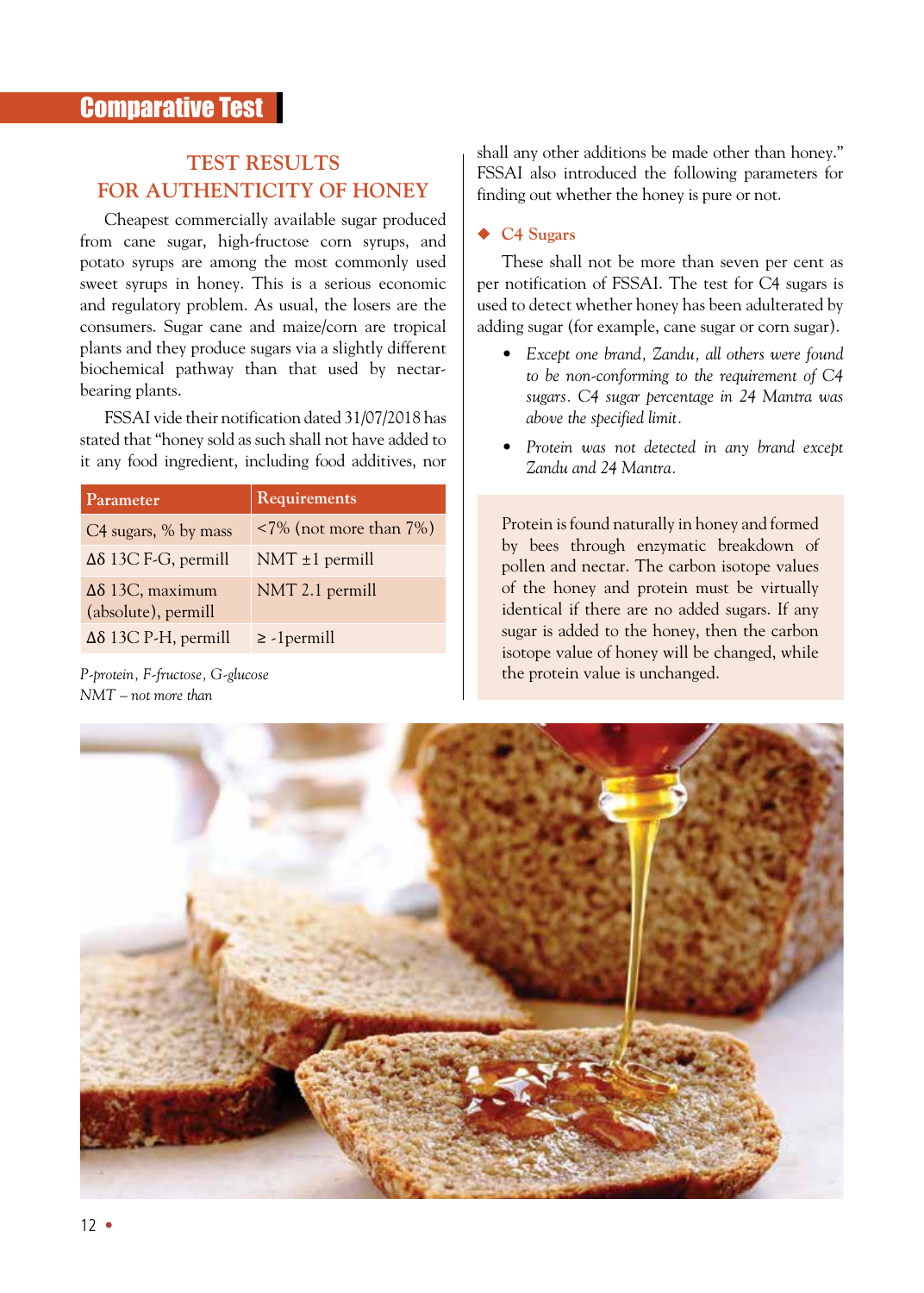# **Honey**

|                                     |        |                        |  |                                                                                                                 |     |             | $ {\rm Brand}\rightarrow 24 $ Dabur Fresh Hitkary Khadi Himalaya Reliance Patanjali Zandu Baidyanath |
|-------------------------------------|--------|------------------------|--|-----------------------------------------------------------------------------------------------------------------|-----|-------------|------------------------------------------------------------------------------------------------------|
|                                     | Mantra | $\vert$ & Pure $\vert$ |  |                                                                                                                 |     |             |                                                                                                      |
| C4 sugars 12.27 ND ND ND ND<br>(% ) |        |                        |  | ND <sub>1</sub>                                                                                                 | ND. | $ND = 2.19$ | ND.                                                                                                  |
| <b>Remarks</b>                      |        |                        |  | $N_{\rm C}$ $N_{\rm C}$ $N_{\rm C}$ $N_{\rm C}$ $N_{\rm C}$ $N_{\rm C}$ $N_{\rm C}$ $N_{\rm C}$ $N_{\rm C}$ $C$ |     |             | NC.                                                                                                  |

*ND – protein not detected; C – conforming; NC – not conforming*

#### **Other Tests**

It may be noted that none of the brands conform to the other parameters relating to purity/authenticity of honey. The test results reveal that none of the brands is pure honey.

|                           | $\Delta\delta$ 13C F-G, permill | $\Delta\delta$ 13C, max. (absolute), permill | $\Delta\delta$ 13C P-H, permill |
|---------------------------|---------------------------------|----------------------------------------------|---------------------------------|
| Requirement $\rightarrow$ | $NMT \pm 1$ permill             | NMT 2.1 permill                              | $\ge$ -1 permill                |
| 24 Mantra                 | $\mathcal{C}$                   | $\mathcal{C}$                                | NC                              |
| Dabur                     | NC                              | $\mathcal{C}$                                | NC                              |
| Fresh & Pure              | NC                              | NC                                           | NC                              |
| Hitkary                   | $\mathcal{C}$                   | $\mathcal{C}$                                | NC                              |
| Khadi                     | $\mathcal{C}$                   | NC                                           | NC                              |
| Himalaya                  | NC                              | $\mathcal{C}$                                | NC                              |
| Reliance                  | NC                              | NC                                           | NC                              |
| Patanjali                 | $\mathcal{C}$                   | $\mathcal{C}$                                | NC                              |
| Zandu                     | NC                              | NC                                           | $\mathcal{C}$                   |
| Baidyanath                | NC                              | NC                                           | NC                              |

*C – conforming; NC – not conforming*

#### **Read the Label**

The first thing you should do before buying a jar of honey is read the label and check that the ingredient list does not contain 'high-fructose corn syrup' or commercial glucose, two additives that are frequently used to 'stretch' the honey and keep it from solidifying.

All honey is liquid, but with time they tend to solidify, or 'crystallize' into a substance resembling grains of sugar. Addition of artificial sugars allows honey to stay in a liquid state for a long duration of time.

If you buy a jar of honey that is already crystallized, it is pure. If your honey is liquid, you can wait a few days to see if it solidifies or throw it in the fridge to accelerate the process. If the honey never crystallizes, there is a high probability that it is adulterated honey.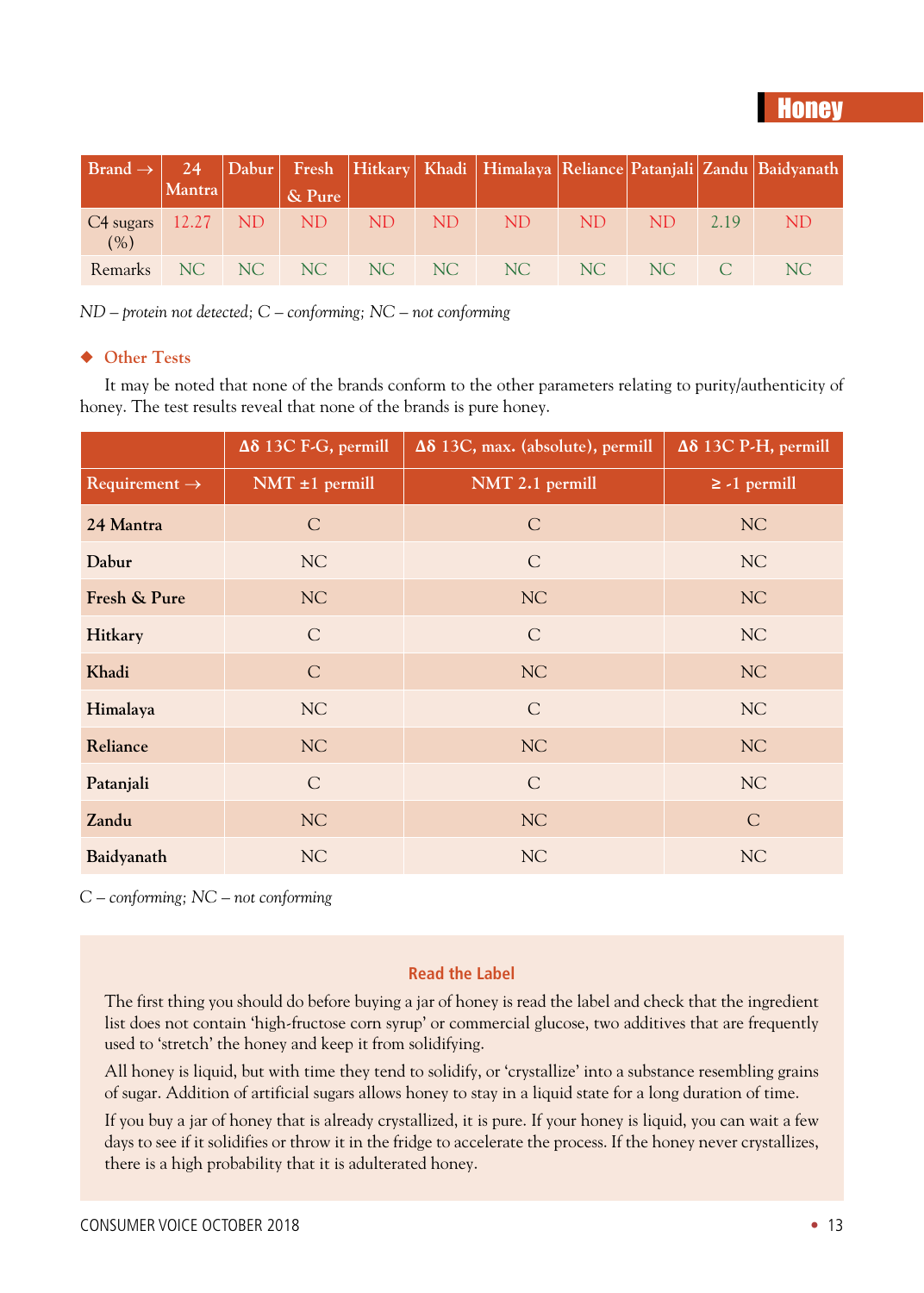#### **FOR PHYSICOCHEMICAL PARAMETERS**

#### **Fructose–Glucose Ratio | Total Reducing Sugars | Hydroxymethylfurfural | Total Energy Value | Moisture | Total Plate Count | Antibiotics**

#### **Fructose–Glucose Ratio**

Fructose-to-glucose ratio should be a minimum 0.95–1.5 as per FSS notification. This ratio indicates the ability of honey to crystallize. When the fructose/ glucose ratio is high, honey remains liquid.

*• All the brands met the minimum requirement mandated by FSSAI.*

#### **Total Reducing Sugars**

Reducing sugars are capable of reducing other compounds. The most common reducing sugars are glucose and fructose.

As per FSSAI notification, reducing sugars shall be a minimum 65 per cent.

*• All the brands contained reducing sugars above the minimum requirement of 65 per cent.*

#### **Hydroxymethylfurfural (HMF)**

Hydroxymethylfurfural is often used as an indicator of the quality of honey. It occurs naturally in most honeys; however, high levels of HMF may be the result of inadequate storage, adulteration with sugar additives, or severe heat treatment. HMF in honey shall be a maximum 80 mg/kg.

*• All brands passed the test.*

#### **Total Energy Value**

Honey contributes a good amount of energy in our daily requirement.

*• Energy was found highest in Reliance and lowest in Fresh & Pure.*

#### **Moisture**

Higher moisture content can lead to undesirable fermentation of the honey during storage. FSSAI has set the permissible limit for moisture at 20 per cent as per the new standard.

*• All the brands were within the specified limit.*

All brands were within the specified limit with regard to these parameters: ash (not more than 0.5 per cent by mass), acidity (maximum 0.2 per cent by weight), specific gravity (not less than 1.35 at 27 degrees Celsius), waterinsoluble matter (to check for presence of impurities), and optical density (maximum 0.3 per cent).

#### **Total Plate Count**

At present, the national standards have not specified any limit for microbiological contamination. For our report, we conducted the 'total plate count/gm' test on the 10 brands of honey to check if these were prone to microbial spoilage.

*• TPC in the samples was found up to 2,000 cfu/gm, which is not considered to be high*

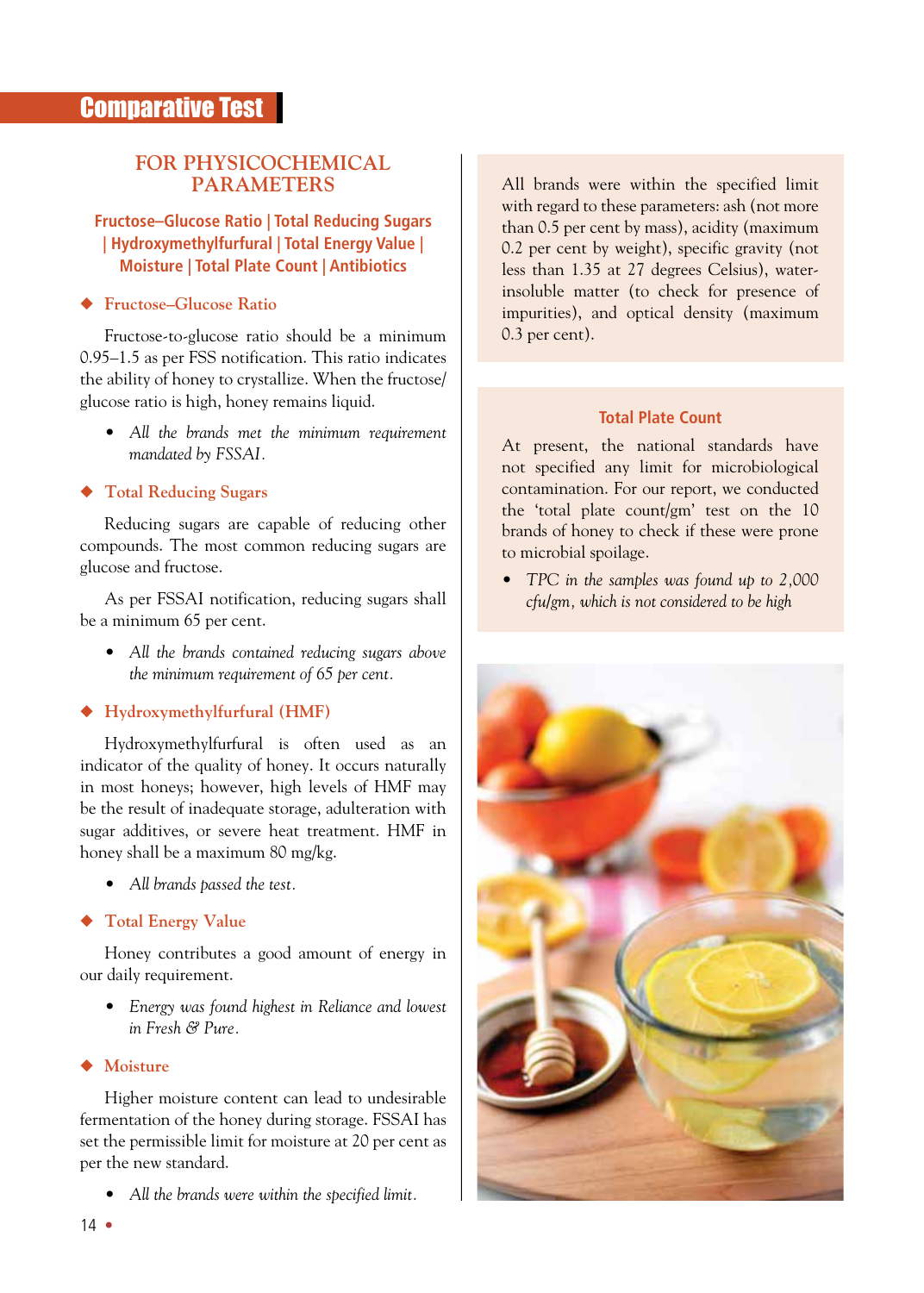#### **Antibiotics**

Conventional bees are given large doses of antibiotics to protect them from diseases, but in the process the honey also becomes contaminated with these antibiotics. We checked the samples for presence of seven antibiotics – namely oxytetracycline, chloramphenicol, ampicillin, enrofloxacin, ciprofloxacin, chlortetracycline and erythromycin.

*• None of the seven antibiotics was detected in any of the brands.*



#### **Packing**

The honey shall be packed in hygienically clean, wide-mouthed glass containers or in acid-resistant, lacquered tin containers, or in other suitable containers. With glass-bottle packing, one does not have to worry about harmful substances from plastic leaching into the honey, or the plastic not being food-grade. The screwed caps for the glass containers shall be of non-corrosive and non-reactive material and shall be provided with washers to avoid spilling.

• Three brands – 24 Mantra, Dabur and Zandu – were packed in glass bottles. The rest were in plastic bottles.

#### **Marking**

Each container should be legibly and indelibly marked with these details: a) name of the material and grade designation; b) name of the packer; c) batch or code number; d) date of packing; e) net weight; f) standard mark (Agmark), if any; g) best-before date; h) storage instruction; i) nutritional information (optional); j) green dot; k) MRP; and l) Customer-care details.

- *• All brands carried the required information on their labels.*
- *• Except Khadi, none of the brands had Agmark and none declared their grades.*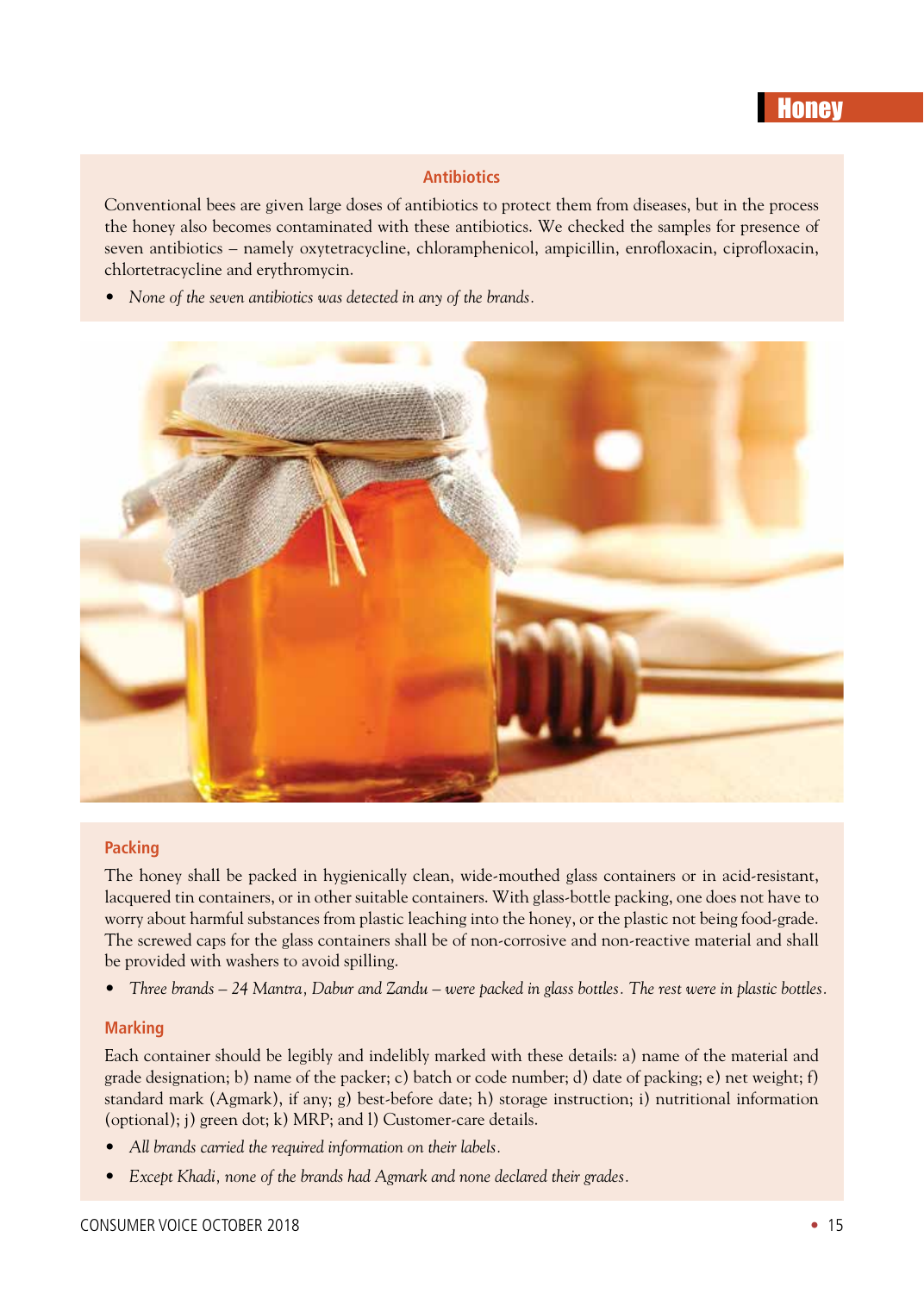# **Comparative Test**

#### **Responses of Manufacturers**

As a matter of policy, before publication the test results of the brands are shared with their respective

manufacturers/marketers inviting their views/ comments. We reproduce here the responses in brief:

| <b>Brand</b> | <b>Manufacturer's Comment</b>                                                                                                                                                                                                                                                                                                                                                                                                     | <b>CV's Response</b>                                                                                                                                                                                                             |  |  |
|--------------|-----------------------------------------------------------------------------------------------------------------------------------------------------------------------------------------------------------------------------------------------------------------------------------------------------------------------------------------------------------------------------------------------------------------------------------|----------------------------------------------------------------------------------------------------------------------------------------------------------------------------------------------------------------------------------|--|--|
| Patanjali    | As per our report, the test parameters are well Our independent laboratory has reconfirmed<br>within the specifications and the sample meets the test results.<br>the specifications of pure honey. Foreign sugars<br>were not detected.                                                                                                                                                                                          |                                                                                                                                                                                                                                  |  |  |
| 24 Mantra    | All our products are sent for testing in accredited Our laboratory has double-checked the results<br>labs and the lab results indicate that our honey and reconfirmed the same.<br>is not adulterated.                                                                                                                                                                                                                            |                                                                                                                                                                                                                                  |  |  |
| Dabur        | 1) C4 sugars cannot be evaluated without 1) The test report shared with you mentioned<br>the evaluation of the protein. The protein protein result as NA (the component [protein]<br>evaluation data is missing.                                                                                                                                                                                                                  | was not detected).                                                                                                                                                                                                               |  |  |
|              | 2) For C3, the methods mentioned/used in your 2) IRMS analysis is based on AOAC method<br>study are not in vogue in our country.<br>We completely differ with your results and<br>recommend that a joint evaluation be carried<br>out by our scientists and your scientists.                                                                                                                                                      | and HPLC is used only for separation of sugar,<br>which was verified by retention time.<br>Our test lab is NABL-accredited and has the<br>requisite expertise for testing of honey. The<br>lab has reconfirmed the test results. |  |  |
| Baidyanath   | Limits of C3 and C4 sugars have not yet been Testing of C3 and C4 sugars was conducted in<br>implemented by FSSAI and moreover, the an NABL-accredited government laboratory<br>technology for checking these has only recently to check the purity of the honey. FSSAI has<br>been introduced in India.                                                                                                                          | finalized standards for honey and notified the<br>same on 31/07/2018.                                                                                                                                                            |  |  |
| Himalaya     | Regarding C4 test results showing NC, we have Our laboratory has double-checked and<br>in-house testing facility and the results show reconfirmed the results. FSSAI has finalized<br>that our product complies with international standards for honey and notified the same on<br>norms. Additional parameters mentioned in 31/07/2018.<br>the report are part of the draft notification by<br>FSSAI for review and suggestions. |                                                                                                                                                                                                                                  |  |  |

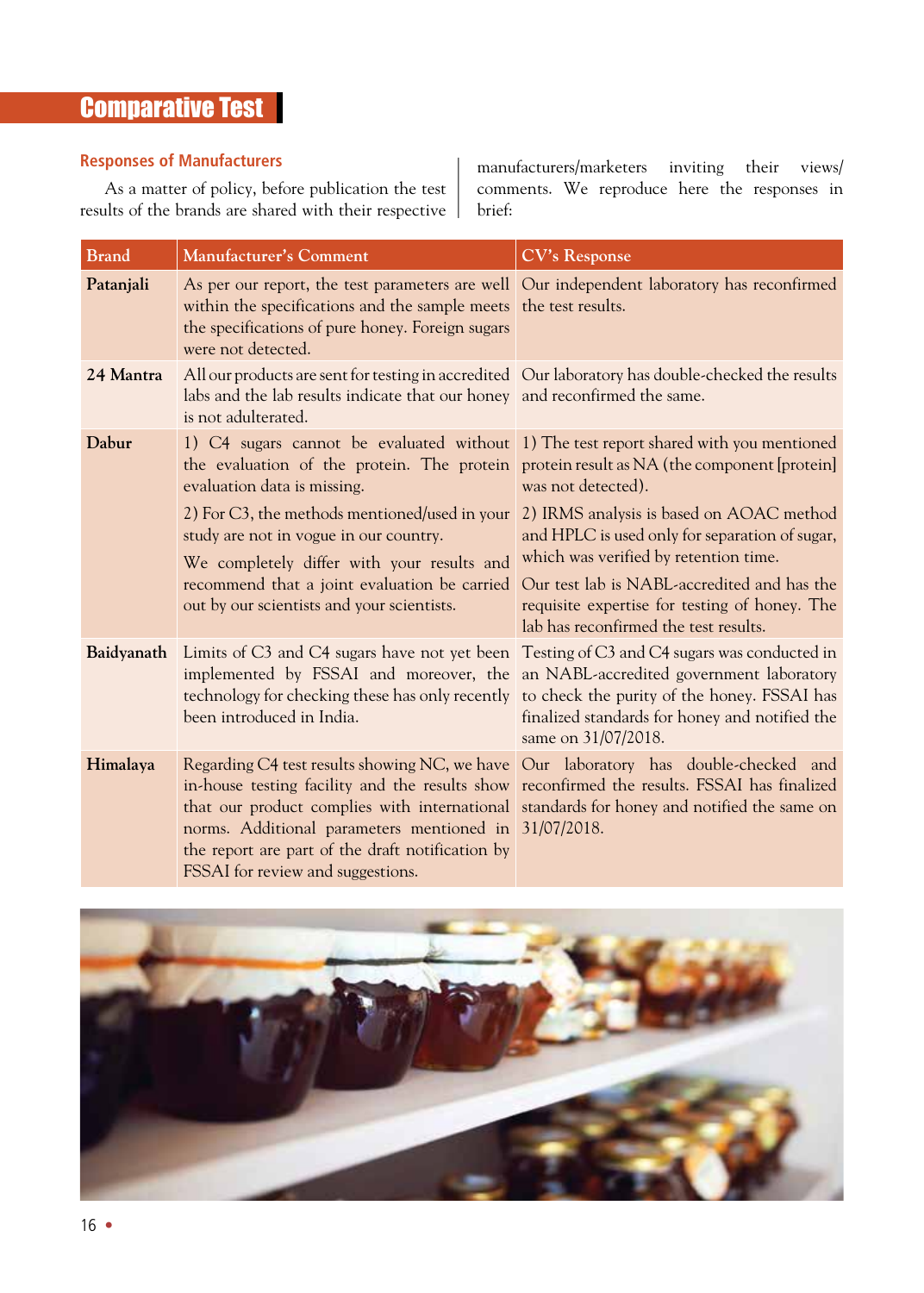# **Honey**



## **How to check the purity of honey**

- Take a tablespoon of honey and put it in a glass of water. If the honey dissolves, then it is not pure. Pure honey should stay together as a solid when submerged in water.
- Take a bit of honey and mix it with water. Then place four or five drops of vinegar into the solution. If it turns foamy, the honey might have been adulterated with gypsum.
- Scoop a bit of honey into a spoon and let it fall from the spoon. Honey with high water content will fall quickly. Mature honey of good quality will stay on the spoon or fall very slowly.
- • Light a match and try to burn some of the honey. If it lights and burns, then it is pure. Impure or lowquality honey often contains extra water that keeps it from burning.
- • If you have iodine at home, take some honey, mix it with water, and add a few drops of iodine. If the solution turns blue, then the honey has been adulterated with some sort of starch or flour.
- • Take a small piece of old, hard bread and submerge it in the honey. If, when you remove it 10 minutes later, the bread is still hard, then the honey is pure. If there is a lot of water in the honey, the bread will soften.

#### **What makes honey organic?**

Honey is considered organic when it is locally grown and not processed. Organic honey, also known as 'raw' honey, does not contain any pesticides or environmental pollutants. Since it does not go through the traditional process for safety, these standards are upheld for honey to be considered organic.

Also, non-organic sugar or antibiotics are not used at any point in organic honey. Organic honey is a natural, healthier and environment-friendly form of honey. There is no handling of pesticides or bioengineered synthetic products in organic honey. This honey is extracted from beehives that are situated in natural locations and the owners have to meet a set of standards that include bees' management, a proper extraction process and regulated processing temperature. Organic honey does not contain any residues of pesticides or other toxins found in a factory-produced bottled honey easily available in the market. Also, organic honey undergoes a rigorous process of chemical testing so that there is no deposit in it.